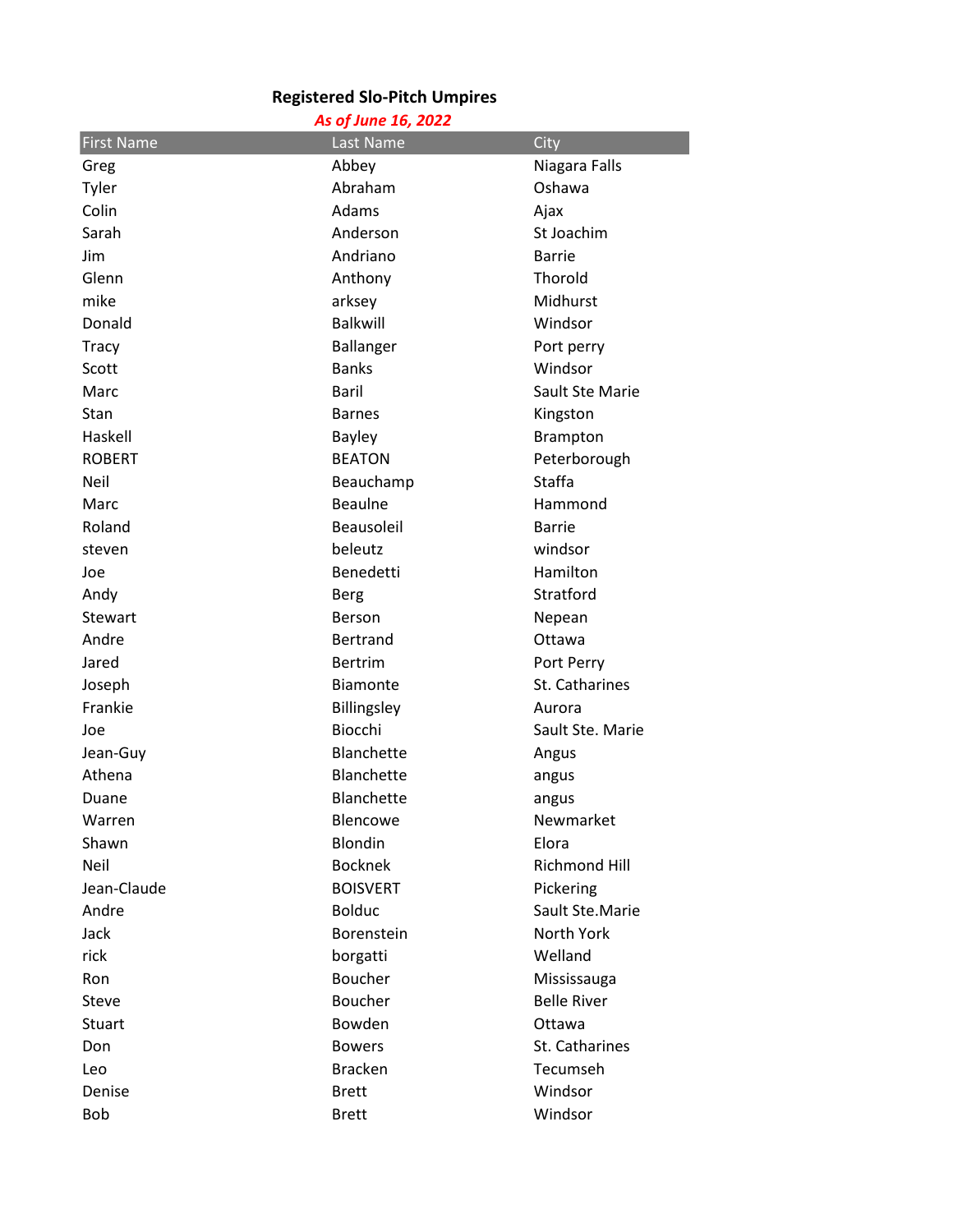| richard         | briffa         |                   |
|-----------------|----------------|-------------------|
| н               | <b>Brown</b>   | Waterloo          |
| Larry           | <b>Bryson</b>  | Toronto           |
| Mike            | <b>Burgess</b> | St. Thomas        |
| Dennis          | <b>Burns</b>   | Kingston          |
| Edward          | Cairns         | Kingston          |
| Yvon            | Caissie        | Oakville          |
| Mike            | Cam            | Niagara Falls     |
| Josh            | Campbell       | Petawawa          |
| Grant           | Campbell       | <b>Barrie</b>     |
| Stephen         | Campbell       | Appin             |
| Steve           | Camus          | Welland           |
| Joe             | Cascio         | Tecumseh          |
| Tyler           | Cassidy        | <b>St Thomas</b>  |
| Michael         | Castell        | Omemee            |
| Cathy           | Chalklin       | Alliston          |
| Jeff            | Chapman        | Burlington        |
| derek           | chapman        | Windsor           |
| jason           | chohan         | <b>Brampton</b>   |
| andrew          | churchward     | Huntsville        |
| lan             | Clark          | Fergus            |
| Benjamin        | Clements       | London            |
| Terry           | Coleman        | Ingersoll         |
| Zachary         | Coleman-Latto  | Markham           |
| Randy           | Collett        | <b>Barrie</b>     |
| <b>Nicholas</b> | Cormier        | Ottawa            |
| Paul            | Cormier        | Keswick           |
| Norman          | Cote           | Orleans           |
| John            | Coulter        | Mississauga       |
| Greg            | Cowan          | Toronto           |
| Paul            | Cowtan         | Erin              |
| Doug            | Cundall        | <b>Barrie</b>     |
| John            | Curtis         | St Thomas         |
| Bill            | Curtis         | St Thomas         |
| Robert          | Dahl           | Windsor           |
| Alex            | Davidson       | New Hamburg       |
| Jackie          | Davison        | Woodstock         |
| Marc            | Decosse        | Komoka            |
| frank           | demsar         | Mississaga        |
| Marc            | Denis          | ottawa            |
| Shoppoff        | Derek          | Dubreuiville      |
| Marc            | Desroches      | North Bay         |
| Howard          | Dewsbury       | <b>Barrie</b>     |
| Jill            | Dickinson      | Stratford         |
| Tony            | Dickson        | Midland           |
| Kevin           | DiDomenico     | Hamilton, Ontario |
| Heather         | Doupe          | Napanee           |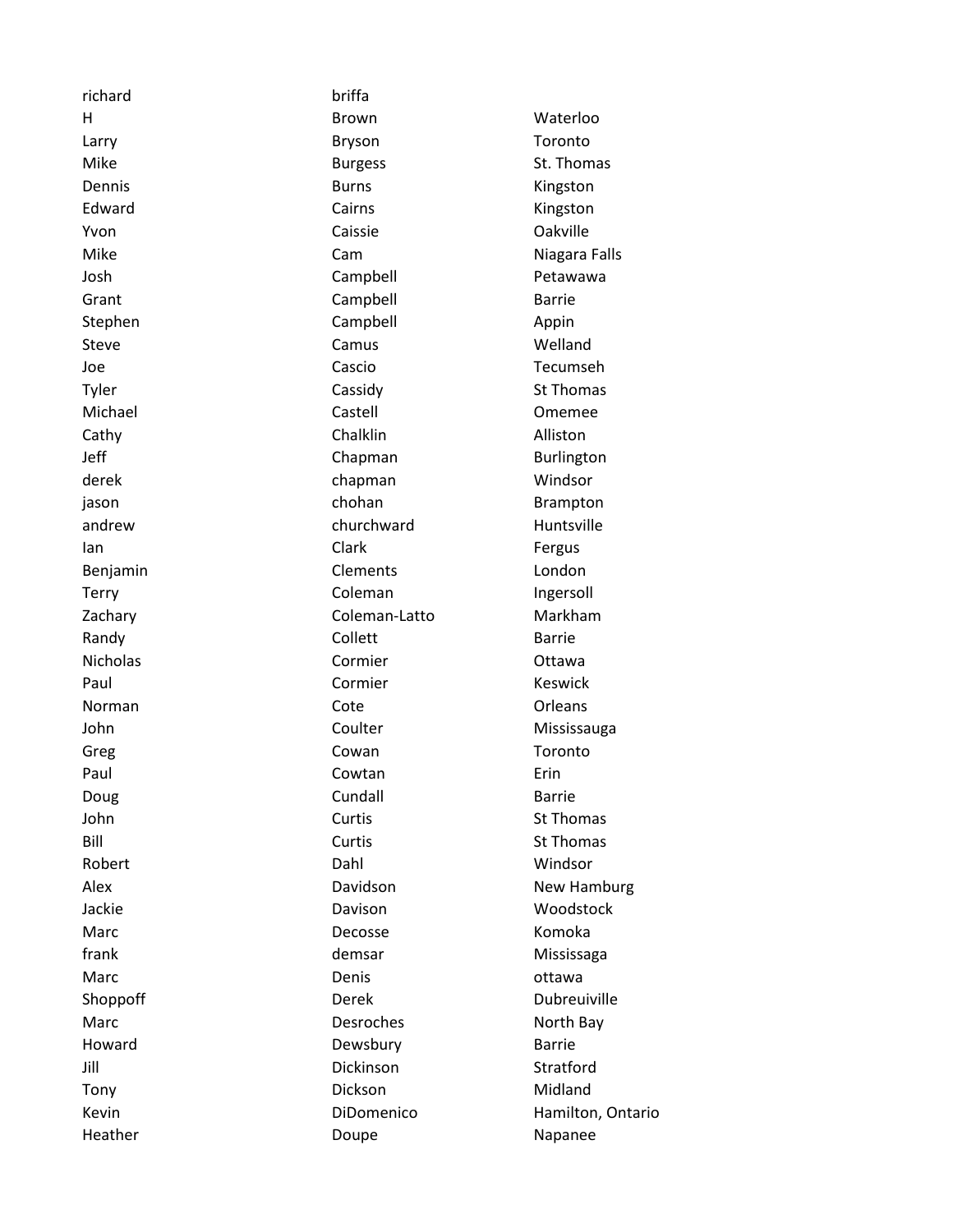| Stephen           | Doyle            | Newmarket            |
|-------------------|------------------|----------------------|
| Jerry             | <b>Dracz</b>     | Welland              |
| Rod               | Drouillard       | Windsor              |
| Ken               | Ducharme         | Windsor              |
| Tim               | <b>Dukes</b>     | Woodstock            |
| <b>Nicolas</b>    | Dumont           | Vars                 |
| Kevin             | <b>Dupuis</b>    | Burlington           |
| Gary              | Durham           | Ottawa               |
| Mark              | Eckart           | Windsor              |
| lan               | Edmunds          | Kingston             |
| Stephen           | Egelton          | Ilderton             |
| Don               | England          | Port Robinson        |
| Doug              | England          | <b>St Thomas</b>     |
| Manfred           | Fast             | Fenwick              |
| Gabrielle         | Faubert          | Newburgh             |
| jim               | fayad            | Dorchester           |
| Michael           | Feldbloom        | Thornhill            |
| Michael           | Feren            | Guelph               |
| <b>IAN</b>        | <b>FERGUSON</b>  | <b>ALLISTON</b>      |
| Justin            | Fielding         | Thorold              |
| Gary              | Findley          | Nepean               |
| Vito              | Fiore            | newmarket            |
| Robert            | Fisher           | <b>St Catharines</b> |
| Sandra            | Forand           | Welland              |
| Shawn             | Fox              | Welland              |
| Arnie             | Francisco        | Cambridge            |
| Laurie            | <b>FRASER</b>    | Woodstock            |
| troy              | frayn            | Sault Ste. Marie     |
| Robbie            | Fredericks       | Puslinch             |
| Kyle              | French           | <b>Bala</b>          |
| Andrew            | Fudge            | Ingersoll            |
| Lenny             | Galbraith        | <b>Barrie</b>        |
| Kevin             | Gale             | <b>Bradford</b>      |
| Matthew           | Garey            | Oshawa               |
| Chris             | Garrow           | Paisley              |
| Steve             | Gartlan          | Alliston             |
| <b>Rick</b>       | Gatt             | <b>Essex</b>         |
| Dan               | Geirnaert        | <b>Thunder Bay</b>   |
| Tony              | Genco            | Woodbridge           |
| Greg              | Gibbings         | Egbert               |
| Chris             | Gigliotti        | Sault Ste Marie      |
| <b>CLAUDE</b>     | <b>GIGUERE</b>   | Cornwall             |
| <b>Burnie and</b> | Gill             | Port Elgin           |
| <b>ROGER</b>      | <b>GILLESPIE</b> | ORO-MEDONTE          |
| Johanna           | Gilliam          | St. Catharines       |
| Jordana           | Goncalves        | Mississauga          |
| Riley             | Gowing           | Fergus               |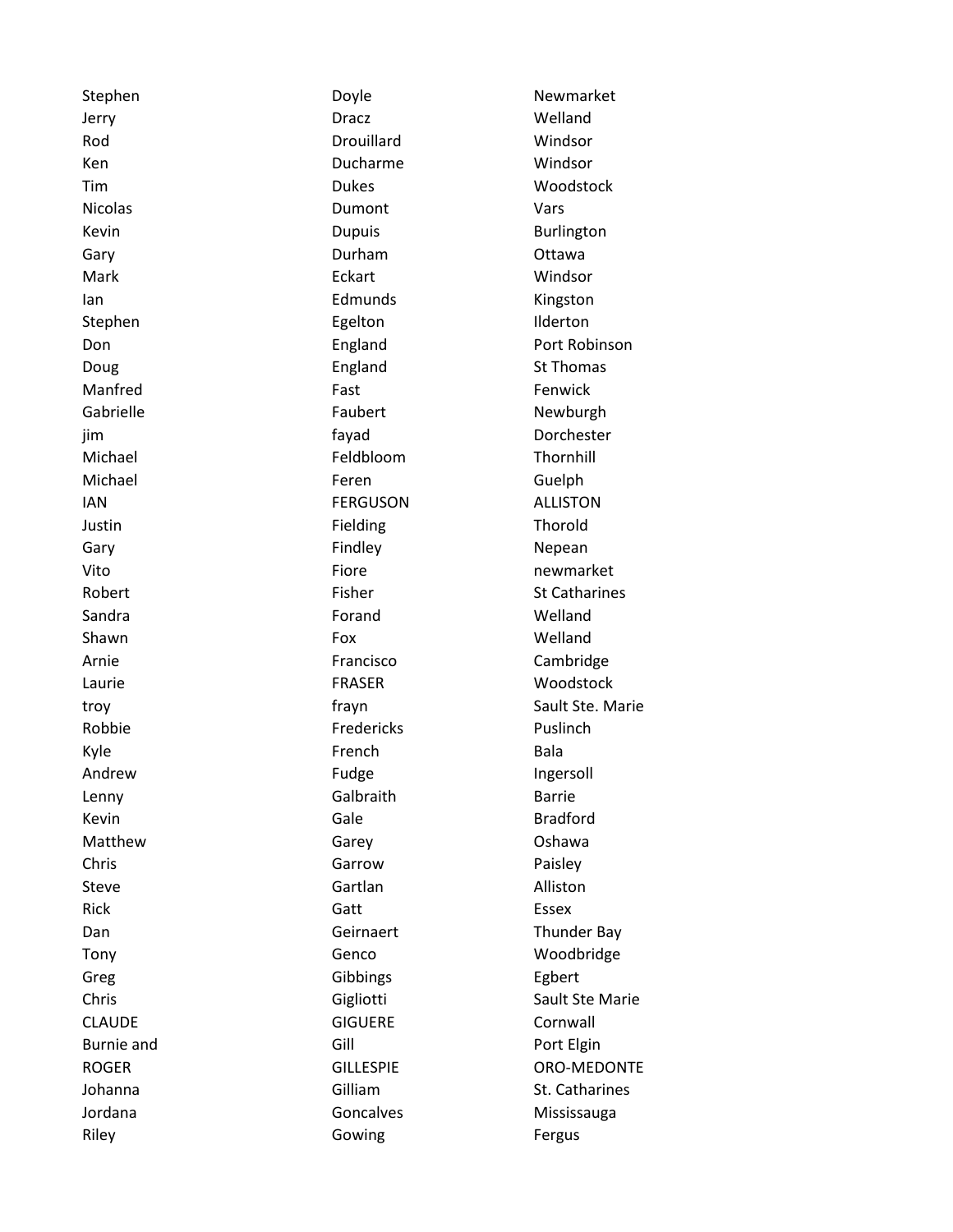John Goz Windsor Arie **Groenevelt** Bracebridge Scott Guppy Cornwall Cindy Haddock Kitchener William Ted **Mississauga** Hadfield Mississauga MIKE RESOURCE HALL HALL Alliston Colin **Halligan** Halligan Barrie Steven **Exercise Contract Contract Contract Contract Contract Contract Contract Contract Contract Contract Contr** Dennis **Example 2018** Hartwick **Example 2018** Hartwick **Example 2018** 2019 12:30 Murray Murray Harvey St. Thomas Tim Barrie **Hasenack** Barrie John J **Hayes** Haves Brampton Mark Mark Heagle St. Catharines Steve and the Helwig Melland Melland James **Herbert** ST THOMAS David **Herbst** Kanata Carl **Carl Herder Herder Fergus** DAVE **Napanee** HERRINGTON Napanee Brian **Herschell** London jim hickey kingston Andrew **Holder** Pickering Cliff **Hollands** SUTTON WEST Adam **Hook** Hook Cambridge Brad **Houss** Houss **Thamesford** Chris **Chris Chris Chris Chris Chris Chris Chris Chris Chris Chris Chris Chris Chris Chris Chris Chris Chris Chris Chris Chris Chris Chris Chris Chris Chris Chris Chris** BERNARD HOWE La Salle Frank **Humphries** Chichester JAMMY Ing Ing Hamilton David Ajax (David Agameter Andrew Jackson) and Ajax Joe Jakubo Windsor Jeffrey Janssen Guelph brian in the sault steed of the sault steed of the sault steed of the sault steed of the sault steed of the sault steed of the sault steed of the sault steed of the sault steed of the sault steed of the sault steed of the Edward **Galacter Edward** Janzen **Carl Pelham** Joshua **Jaques** Jaques Tupperville stephen jaworski Stittsville Gord Jay Oshawa Kevin **Sault Ste. Marie Sault Ste. Marie** Sault Ste. Marie Terry **Terry St. Thomas** Johnston St. Thomas Jennifer **Johnston** St. Thomas Charlene **Charlene** Johnston Carp Shawn **Galaxy Company** Shawn Jones **Meaford** David **David Contract Contract Contract Contract Contract Contract Contract Contract Contract Contract Contract Contract Contract Contract Contract Contract Contract Contract Contract Contract Contract Contract Contract** Barbara **Manufathera Hamilton** Jones **Hamilton** Hanna **Grimsby Hanna** Jones **Grimsby** Eric **Gatineau Contract Contract Contract Contract Contract Contract Contract Contract Contract Contract Contract Contract Contract Contract Contract Contract Contract Contract Contract Contract Contract Contract Contrac** Rodney **Chatham** Juniper Chatham Alan Niagara Falls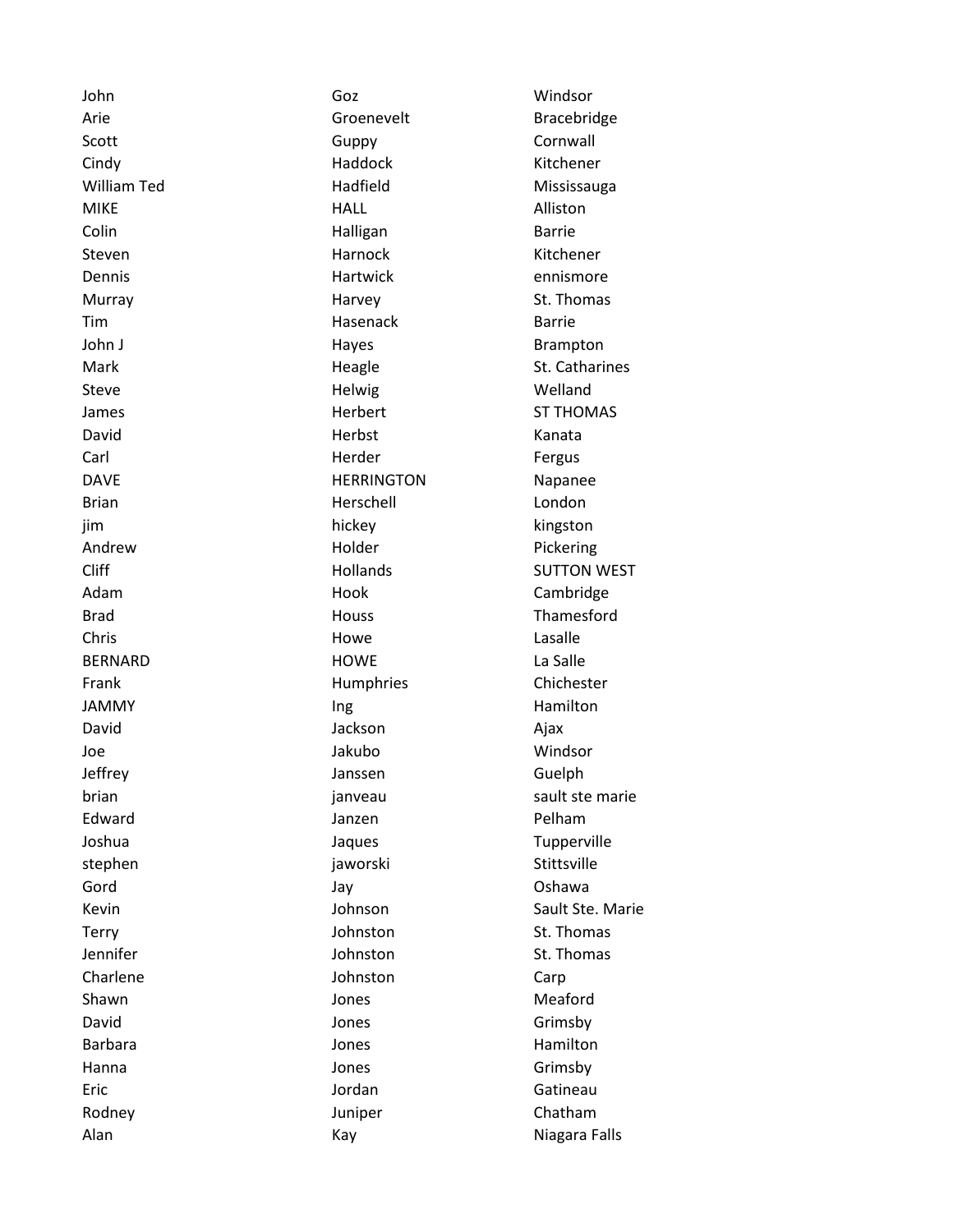| Stephen        | Kearse           | Kitchener           |
|----------------|------------------|---------------------|
| Thomas         | Kelly            | Amherstburg         |
| james          | kelm             | St catharines       |
| Dion           | Kendall          | Kingston            |
| Shawn          | Keneer           | Toronto             |
| Don            | Kennedy          | orleans             |
| <b>FRANK</b>   | <b>KERNOHAN</b>  | <b>BOLTON</b>       |
| Paul           | Ketchum          | Ridgetown           |
| Garry          | Kipfer           | Angus               |
| Peter          | Kish             | <b>INGERSOLL</b>    |
| <b>Bridget</b> | Kitching         | London              |
| Dave           | Klassen          | St. Catharines      |
| peter          | klein            | Thornhill           |
| Peter          | Kluszczynski     | <b>Barrie</b>       |
| Scott          | Knight           | London              |
| Howard         | Kornbluth        | Mississauga         |
| <b>STEVEN</b>  | <b>KRAWCHUK</b>  | Thorold             |
| Jessica        | Kurm             | Markham             |
| Mike           | Labreche         | Ingersoll           |
| mike           | labute           | chatham             |
| Gus            | Lagrandeur       | London              |
| Barry          | Lamont           | <b>St Thomas</b>    |
| Talon          | Lang             | Greely              |
| Edward         | Langlois         | Kitchener           |
| <b>KYLE</b>    | LEACHMAN         | <b>PUSLINCH</b>     |
| Peter          | Leavere          | Port Colborne       |
| Pierre         | Leduc            | Kanata              |
| Marshall       | Lee              | Newmarket           |
| Dayle          | Legros           | St. Catharines      |
| Wenday         | Lemanski-Killing | Woodstock           |
| <b>MICHAEL</b> | <b>LEPPAN</b>    | Sault Ste Marie     |
| Tim            | Lewis            | Ingersoll           |
| Michael        | Lieff            | Kanata              |
| Drew           | Limbrick         | St.thomas           |
| Daniel         | Lord             | Harrowsmith         |
| Barry          | Luscombe         | St thomas           |
| Wendy          | Luscombe         | <b>St Thomas</b>    |
| Rob            | Macdonald        | London              |
| Peter          | Mackey           | Ottawa              |
| Gary           | MacKinnon        | <b>Stoney Creek</b> |
| Sandy          | MacLellan        | <b>HAMILTON</b>     |
| Chris          | Major            | Caledon             |
| <b>DAMIAN</b>  | <b>MALLARD</b>   | Ariss               |
| Raimondo       | Maltese          | Pickering           |
| Larry          | Marchand         | London              |
| Paul           | Marshall         | London              |
| Paul           | Martin           | Owen Sound          |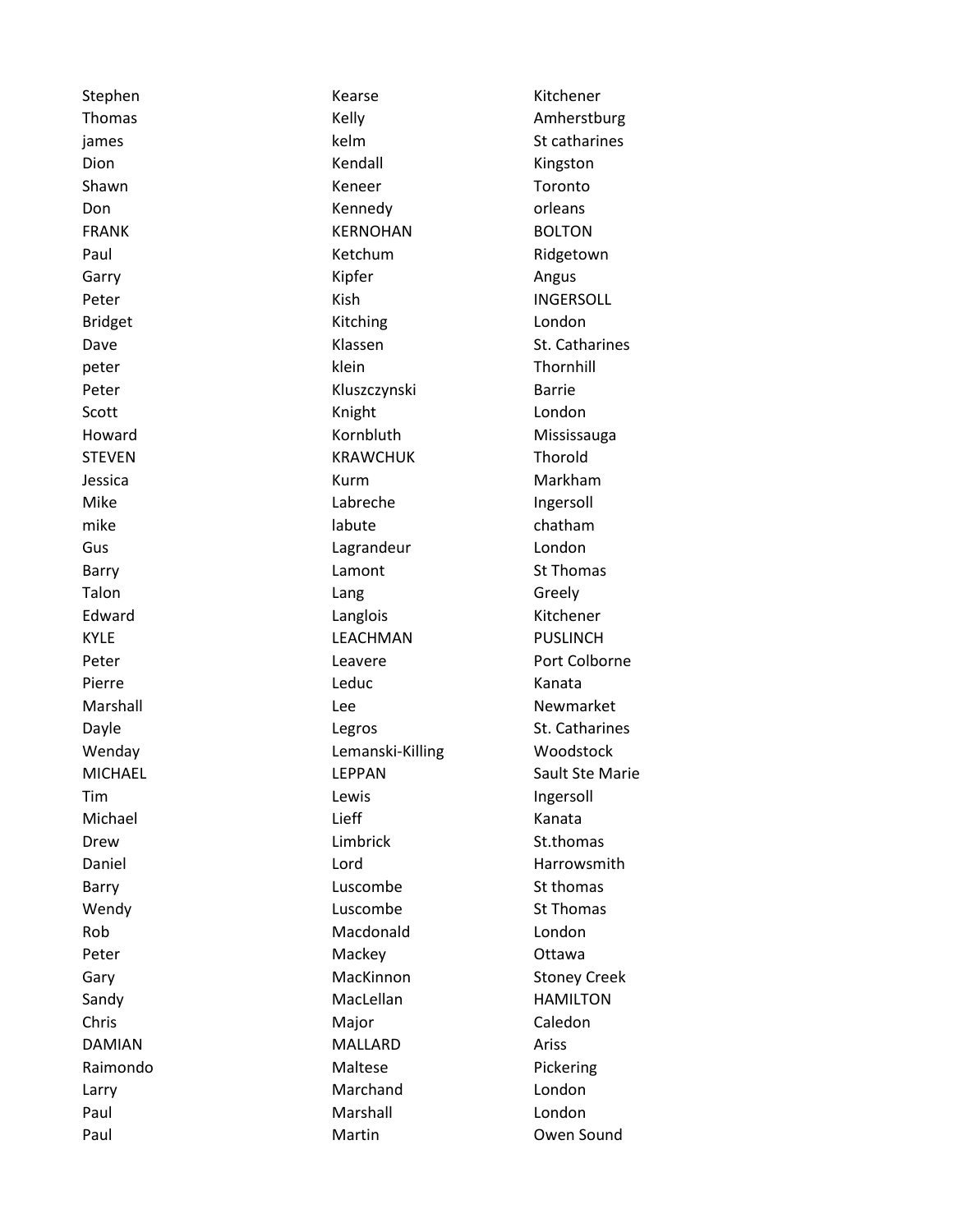Shannon **McCrae** Milton Robert McCulley McCulley Brampton Stephen Mcdonald Cornwall Steve Steve McEwen Sault Ste. Marie Chris **Chris** Chris Christen McGuffin **Christian Christen Christian International Christian International Christian International Christian International Christian International Christian International Christian Internatio** Stanley McGuire McGuire GLOUCESTER Jeffrey **McKay** McKay Brantford colin and the matrix of the matrix of the matrix of the matrix of the matrix  $\mathsf{mclm}$ Alan McMullen Palgrave Jay **McNaughton** FORT ERIE sam **Migicovsky orleans** Kevin **Miller** Miller Simcoe Ron **Million** Million **Wasaga Beach** David **David Mills** Mills St. Thomas Dave **Minnema** Bradford Jeremiah Minnema Bradford Sarah Monahan Monahan Cambridge Reg **Reg 2018** Moore **CONTERNATES** Georgian Bluffs Mike Morrissey Peterborough Roberto Morson Morson Brampton John **Morton** Morton **Ottawa** mike murphy murphy shallow lake Kelly **Murphy** St Thomas Paul **Murray Murray** Ringston William Murray Murray Port Colborne Robert Mussat St Catharines Mike Nalysnyk ANCASTER Dave **Nancekivell** Ingersoll Bob **Nelson** Nelson Toronto Bryan **Nichols** Arva Rick Northrup Hannon Mike **Nunan** Nunan Guelph john nutter mississauga scott **nutter** mutter **Mississauga** timothy **obrien** obrien ottawa Dan **O'Neill** C'Neill Welland Tim Orr London Greg **Contract Contract Panas** Contract Contract Contract Contract Contract Contract Contract Contract Contract Contract Contract Contract Contract Contract Contract Contract Contract Contract Contract Contract Contract Co CLIFF PAQUETTE Mississauga Duane **Duane** Parliament Kingston Kirk Patterson Welland Chris Patterson Ottawa Pamela **Company Pegelo** Pegelo **Fergus** Denise Pelletier Woodstock Daniel **Daniel** Peneff Mississauga France **Petrucci** Petrucci St Marys Randy **Piccinato** Piccinato **Tecumseh**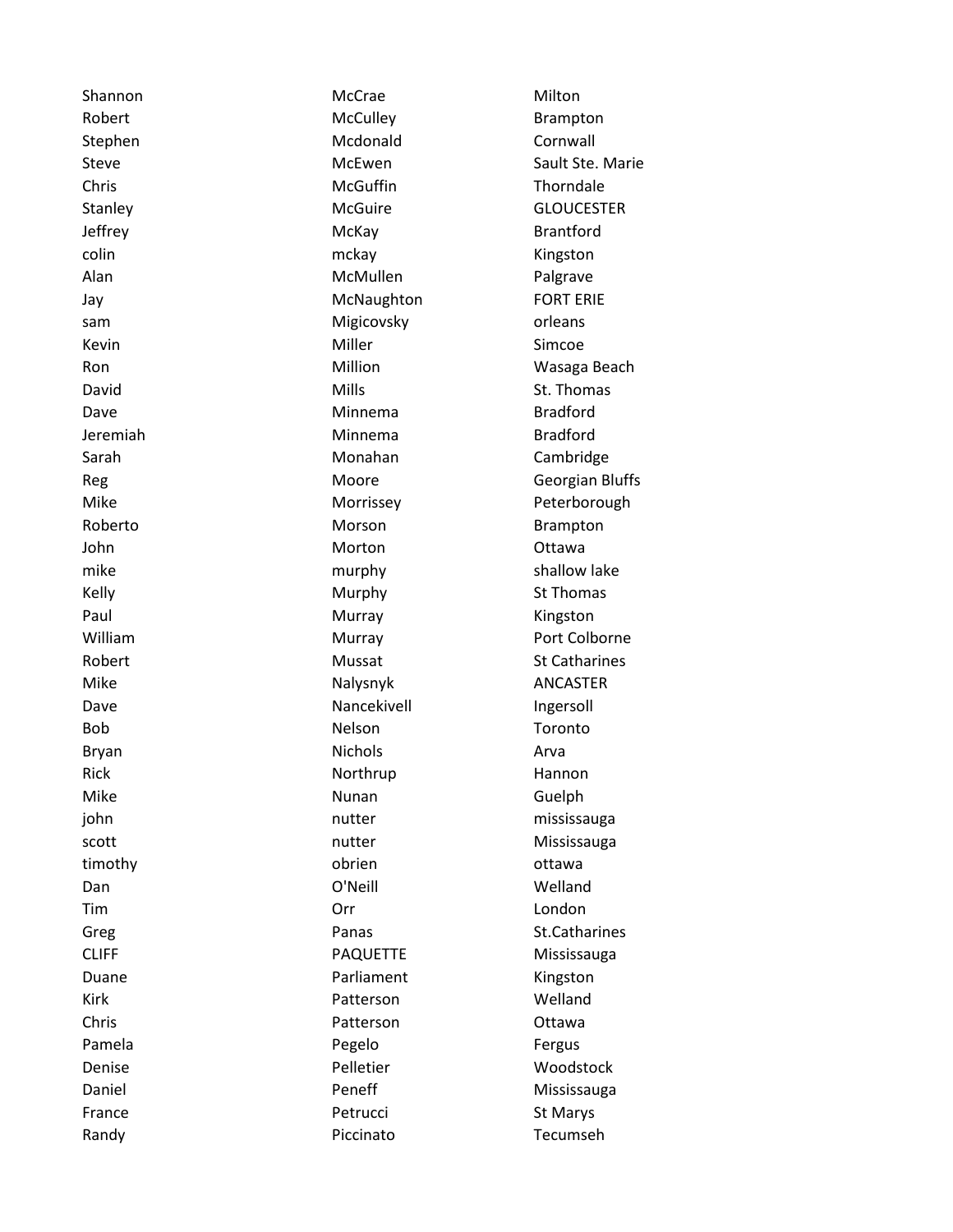| Andrew        | Pifer           | Angus                  |
|---------------|-----------------|------------------------|
| Sergio        | Pinto           | Hamilton               |
| Doug          | Plummer         | <b>Belleville</b>      |
| Nolan         | Poot            | Dundas                 |
| Peter         | Power           | St. Thomas             |
| David         | Pozzobon        | Aylmer                 |
| Robert        | Preston         | Woodstock              |
| David         | Pritchard       | Niagara Falls          |
| RAYMOND       | <b>PROWETT</b>  | <b>OTTAWA</b>          |
| Leo           | Quilty          | <b>Brampton</b>        |
| Paul          | Rabbets         | St. Thomas             |
| david         | raymond         | orangeville            |
| Mark          | Reaume          | Windsor                |
| Derek         | Renaud          | Windsor                |
| Τj            | Reynolds        | St catharines          |
| Tony          | Ritrovato       | Sault Ste. Marie       |
| Neil          | Rochwerg        | thornhill              |
| Pat           | Rodgers         | <b>Barrie</b>          |
| lan           | Rosinke         | Kitchener              |
| Dennis        | Roth            | Tavistock              |
| wayne         | royer           | welland                |
| Paul          | Ruggeri         | <b>St Thomas</b>       |
| <b>Nick</b>   | <b>RUTKA</b>    | Jarvis                 |
| Corey         | Ryan            | Burlington             |
| Dalbert       | Sanchez         | london                 |
| Richard       | Sangster        | Kingston               |
| Doug          | Sargent         | Palmerston             |
| Jamie         | Saunders        | St. Catharines         |
| Don           | Scallion        | Orillia                |
| Robert        | Schulz          | Niagara On The Lake    |
| Stephen       | Sciuto          | Pickering              |
| <b>DENNIS</b> | <b>SEABROOK</b> | <b>SAULT STE MARIE</b> |
| Dan           | Seguin          | Kanata                 |
| Corrina       | Serda           | Wiarton                |
| Keith         | Sharp           | Dundas                 |
| <b>Brian</b>  | <b>Sharples</b> | Pickering              |
| Robin         | Sheffield       | <b>OTTAWA</b>          |
| Ethan         | Shellington     | Fergus                 |
| Alex          | Shellington     | Fergus                 |
| AMIE          | Silcox          | <b>LONDON</b>          |
| Austin        | <b>Simms</b>    | <b>Blackstock</b>      |
| mark          | simpson         | newmarket              |
| dion          | singleton       | Toronto                |
| Bob           | Skinner         | Mitchell               |
| Robert        | Smith           | Ajax                   |
| William       | Smith           | London                 |
| Ed            | Solarewicz      | Woodstock              |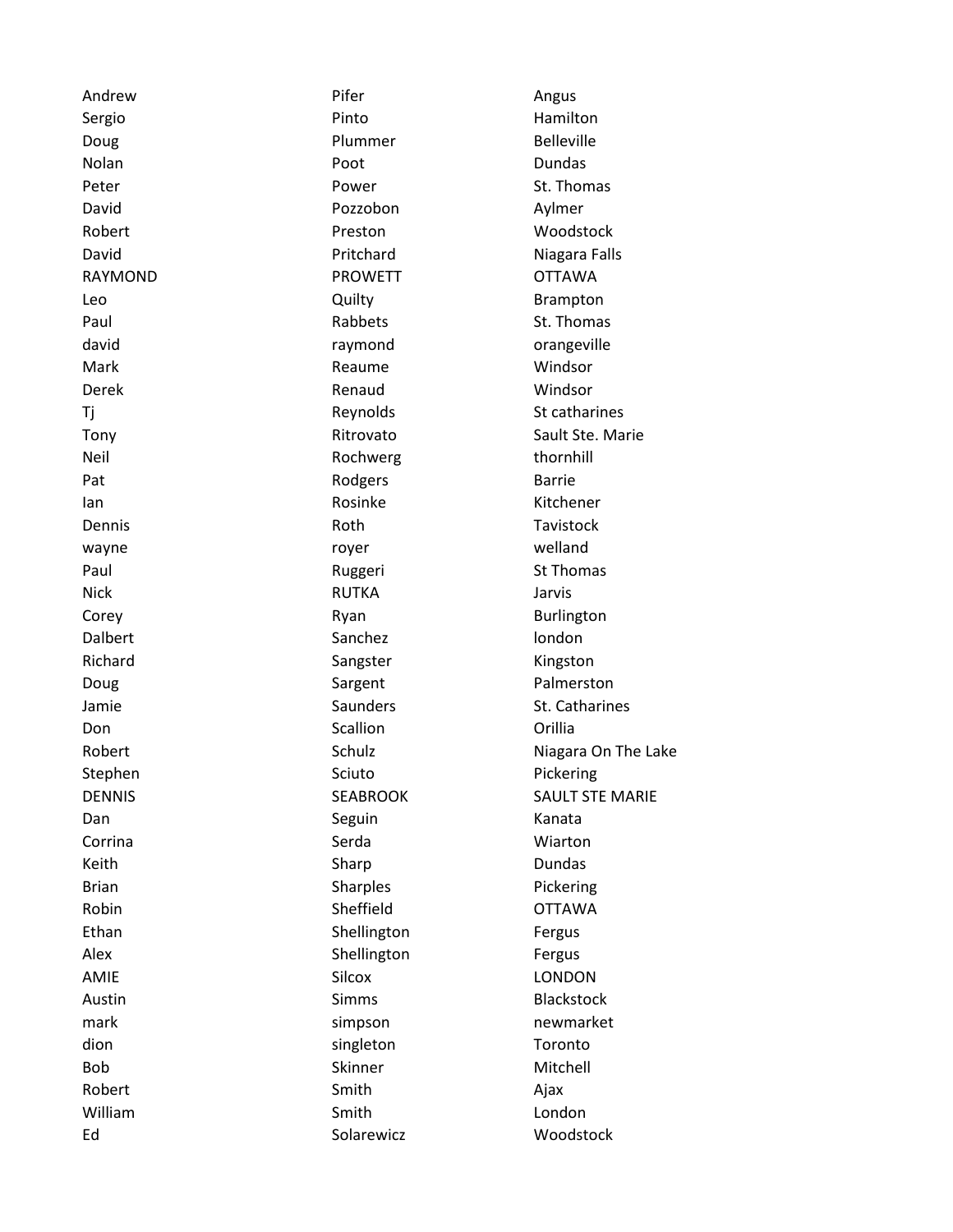Peter **Somr** Somr Chatham sandeep soni soni Qakville greg sparks chatham jason speicher gravenhurst David **Spencer** Spencer **London** Ken Sperling London KENNETH ST AMOUR Tecumseh Robert **Staetmans** Staetmans Bracebridge Neil Neil Stephenson Waterdown Robert **National Stewart** Stewart Miarton Wes Stott Stott McGregor Matt **Straetmans** Straetmans Hamilton Jeff Stratichuk Essex Peter Barrie Sudeyko Barrie P. Michael Sul Sul Arnprior Mark **Mark Surprenant** Cornwall Randy **Sutcliffe** Sutcliffe **Guelph** Don Sutherland Allenford jody **intervalled** sutherland **ingersoll** Scott **Syrie** Syrie Chatham Mathew Taylor Taylor St. Catharines Michael Taylor Taylor St. Catharines Bob Taylor Windsor Ken Tedford Tedford Toronto Lynn **Example 2018** Contract Terryberry Terry Richmond Hill Dan **Theriault** Windsor James **Thomas** Casalle Jim Thompson Barrie Andrew Thomson Windsor Bev **Timmers** Parkhill Settimo **Tocco** Tocco Windsor Alec Todorovich Etobicoke Dennis **Dennis Communist Communist Communist Communist Communist Communist Communist Communist Communist Communist Communist Communist Communist Communist Communist Communist Communist Communist Communist Communist Communi** alex **and a struck of the controller of the controller of the controller of the controller of the controller of the controller of the controller of the controller of the controller of the controller of the controller of th** Allan Tracey Alliston Mark **Mark Trepanier** Christ Mark Mark Christ Mark Trepanier Christ Ottawa wayne triemstra hickson Chris Chris Turcotte Kincardine Dylan Niagara On The Lake Controller Van Doorn Niagara On The Lake Albert Van Zelst Chatham Matt **Matt** St. Catharines **Matt** Vendittelli St. Catharines Marty **Marty Vollmershausen** Ingersoll Michael **Michael** Wacasey **Brampton** Conrad Conrad Walpot Conrad Lansdowne Sean Ward London Tom **Warnaar** Brampton Patrick **National Matrick** Warner **Container** Ottawa